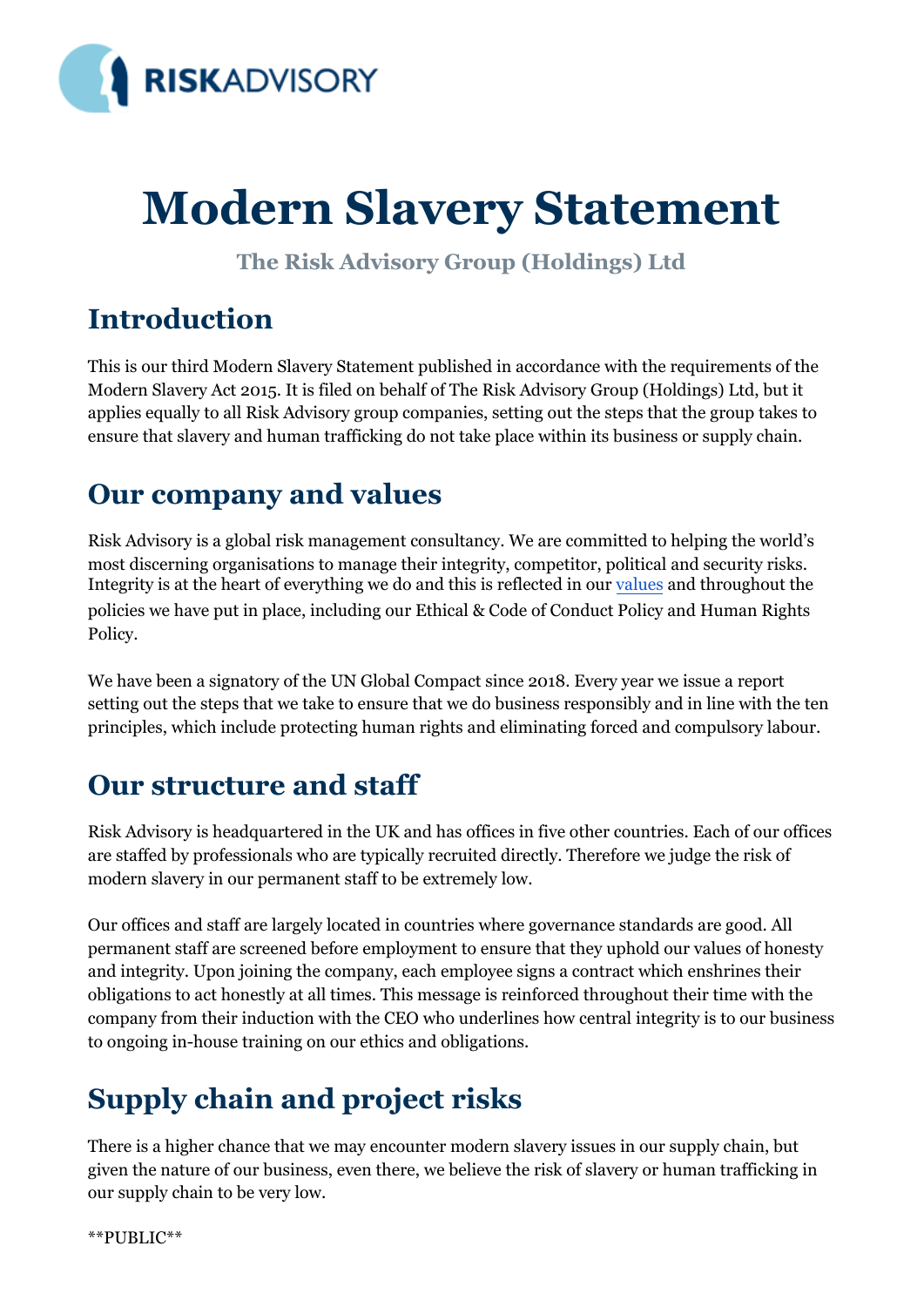Our Supplier Code of Conduct demands that our suppliers adopt the standards that we hold ourselves to, including a requirement that they uphold fair employment practices and do nothing that might contribute to modern slavery. We typically have short supply chains, which means we have good visibility into the way that our suppliers operate. Where suppliers do sub-contract, they are obliged by our Supplier Code of Conduct to conduct their own due diligence to ensure that those suppliers meet the same requirements.

Some of our suppliers are multinational businesses which have their own policies and procedures in place to eradicate slavery in their supply chains. There are, however, exceptions, and at the outset of a supplier relationship, a risk assessment and vetting process is undertaken on all of our suppliers. Where we are heavily reliant on a single supplier or where there are low governance standards that might result in a higher risk of slavery or human trafficking within the supply chain we perform additional checks.

Some of the project work that we do takes place in countries where there is civil unrest or low standards of governance. Staff and long-term contractors who work on those projects are required to complete ethics training annually, a component of which includes raising awareness about modern slavery.

### **Annual review**

We conduct a review of our higher risk suppliers on an annual basis to determine which of them we are going to target for a more in depth review. Our review might take many forms, depending on the type of supplier and the nature of the potential risk but range from site visits through the completion of detailed questionnaires to conversations between the supplier and their point of contact at Risk Advisory to clarify any specific concerns.

The results of the additional checks are documented and reviewed by our Chief Risk & Compliance Officer. If areas of potential concern are identified, we either formulate a plan with our supplier to remediate them or terminate our relationship with the supplier.

In 2019, we focused on the suppliers with which we had spent the most amount of money. The group included professional services firms, providers of software and databases and suppliers providing services on security projects. We sent them a questionnaire to assess how they manage the human trafficking risks in their business. The responses revealed no serious issues of concern.

# **Compliance with the law**

All contracts with our suppliers contain obligations to comply with the law and to behave ethically. This message is reinforced by our staff during their interactions with suppliers and through informal training sessions with our suppliers where staff explain our ethical and legal requirements.

This statement is made pursuant to section 54(1) of the Modern Slavery Act 2015 and was approved by the board of The Risk Advisory Group (Holdings) Ltd. It constitutes our modern slavery and human trafficking statement for the year ended 31 December 2019.